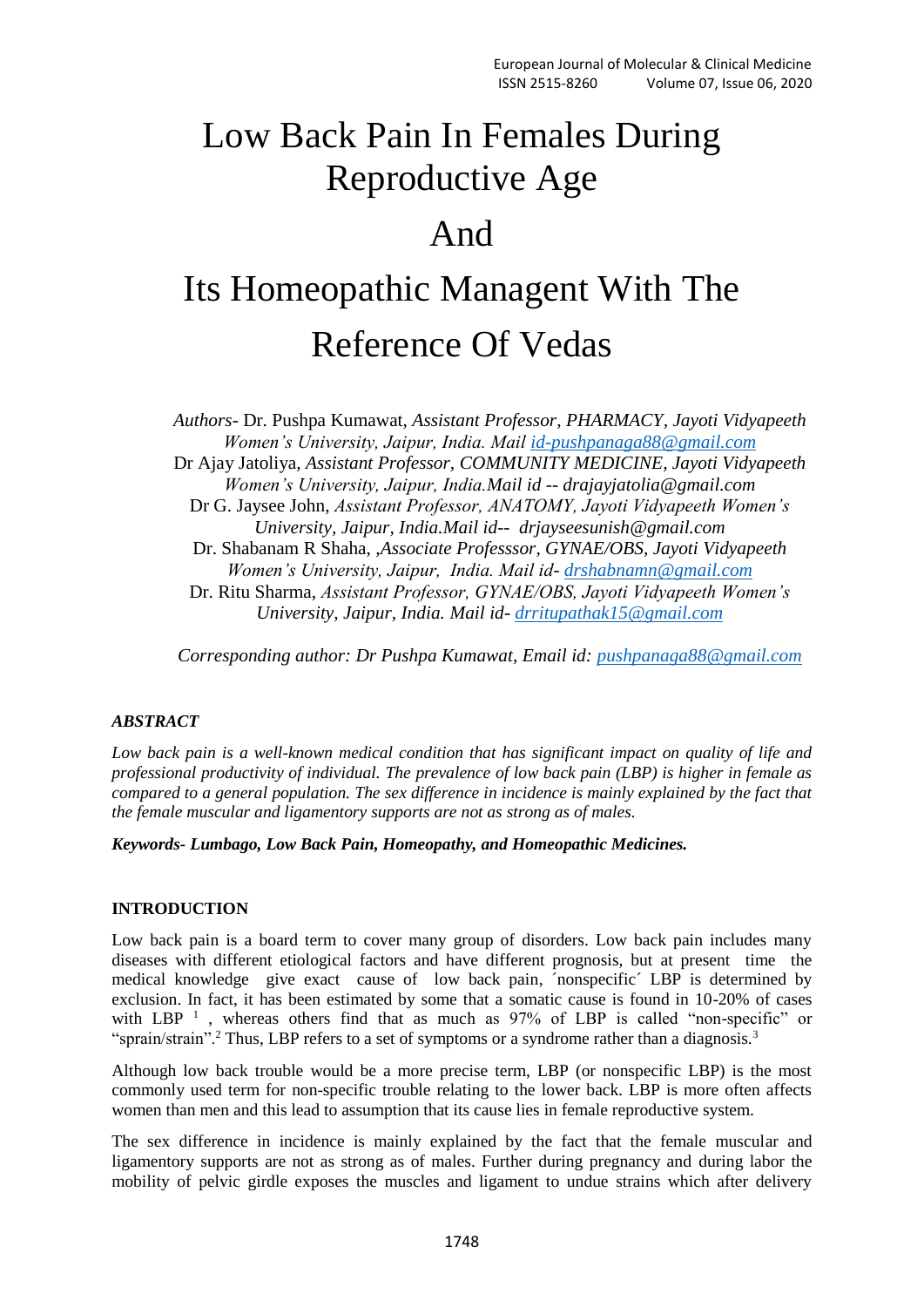involute suboptimal. A higher number of live births are suggested to associated with low back pain.<sup>4,5</sup> After postpartum, women exposed to additional physical work, including prolonged bending during household work lifting the baby. She is subjected to considerable nervous and emotional stresses of motherhood and has inadequate rest and sleep during that period.<sup>6</sup>

During reproductive period, most common causes of low back pain are uterine displacement, chronic pelvic infection, endometriosis, threatened abortion, uterine prolapse, sprains& strains, during pregnancy, after delivery especially after caesarean section and neoplasm. Faulty posture is one of common cause of low back pain.<sup>7</sup> Females took non homeopathic medicines (allopathic) like acetaminophen (Paracetamol) or Non-steroidal Anti-inflammatory Drugs (NASIDS) for Low Back Pain. Standard dose of acetaminophen are safe but high doses may cause liver, kidney failure, stomach ulcer and possibly heart failure.<sup>8</sup>Alternative medicines like acupuncture are not effective for sub chronic pain. It improves in chronic pain a little more than no treatment, but it does not help with disability.<sup>9</sup>

#### **EPIDEMIOLOGY**-

Low back pain may be a common problem health in the world and a serious simplification for the diseases thus affecting performance at work and general well-being. Low back pain are three types acute, sub-acute, or chronic. several threatening factors are identified (including job related posture, depressions, obesity, height and aging), the causes of the onset of low back pain remain obscure and difficult to diagnosis . The 2010 Global Burden of Disease Study estimated that low back pain is among 10 diseases and injuries that account for the highest number of DALYs worldwide. As the world population ages, low back pain will increase substantially deterioration of the intervertebral discs in older people. Low back pain causes limits the activity of work throughout the world, imposing a high economic burden on individuals, families, communities, industry, and governments.<sup>10</sup> Several studies shows economic impact of low back pain.

Prevalence estimates of low back pain vary, population-based data indicate that more than 70% of women experience low back pain during their lifetime, with 50% of women affected during pregnancy and  $66\%$  following their reproductive years.<sup>11</sup>

The literature showed that low back pain was more common in married women, smokers and housewives. There was no significant relation among height, weight, BMI, exercise program, level of calcium, phosphate and vitamin D with prevalence of LBP. Most of active women in fertility age are affects LBP. Aging, marriage, housekeeping, smoking, several pregnancy and delivery may effects on incidence of LBP.<sup>12</sup> Females and housewives more prone to do most of the work around the house. This may demand them to take a seat , stand, or bend for long periods of time , or to lift heavy weights. The amount of labor also be doubled if they were obliged to figure at some professional job type or serve the guest. The literature showed that prevalence LBP is high among females in general population and among this female the prevalence of LBP is highest among housewives.<sup>13</sup> In females during reproductive period, most common causes of low back pain are menstrual disorders, uterine displacement, chronic pelvic infection, endometriosis, threatened abortion, uterine prolapse, sprains& strains, during pregnancy, after delivery especially after caesarean section and neoplasm. Faulty posture is one of common cause of low back pain.

Following Female reproductive diseases are generally accompanied with low back pain:-

 Endometriosis – a condition involving colonization of the abdominal/pelvic cavity with islands of endometrial tissue. Bleeding into the abdomen irritates the lining membrane, the peritoneum, and causes abdominal pain which refers to back.

• Pelvic inflammatory disease  $(PID)$  – Inflammation of the lining of the abdominal cavity, the peritoneum, causes abdominal and low back pain

. Prolapsed uterus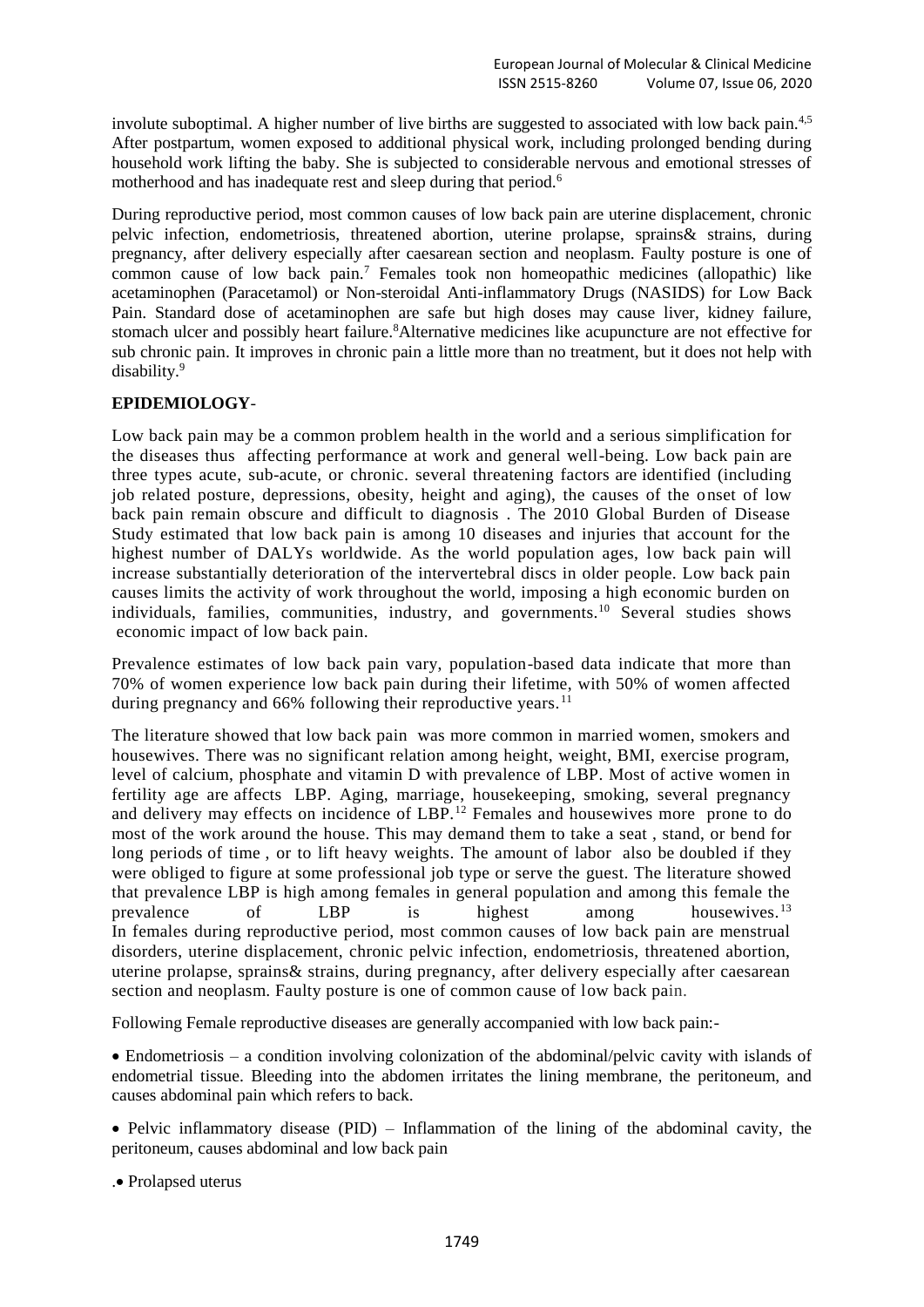- Vaginitis
- Dysmenorrhea- dysmenorrhea means painful menses, where pain sometimes refers to back.

 Uterine Fibroid- uterine fibroid causes dysmenorrhea, menorrhagia, dull abdominal pain is due to heaviness and pelvic congestion and low back pain.

 Polycystic Ovary Syndrome – where during menstrual complaints one can experience low back pain.<sup>14</sup>

 Pregnancy-Related Spine and Pelvic Pain - pregnancy-related pain in the lower spine—the low back, sacrum, and pelvic regions. Peripartum refers to the period surrounding childbirth—typically a few weeks before birth and a few weeks after birth.<sup>15</sup>

 Other causes of low back pain - Back pain can also be caused by all of the normal factors associated with back pain in the population, which causes more serious problem in females.

Strain, Lifestyle disorders, Obesity, Improper posture , Use of high heels , Osteoporosis ,Tumours ,Degeneration of discs ,Spinal stenosis o Herniated disc

#### **RISK FACTORS FOR LOW BACK PAIN**

#### **1. Physical and family risk factors**

- Middle-aged or older
- Family history of back pain
- Pregnancy
- Compression fractures of the spine
- Back surgery

#### **2. Risk factors with lifestyle changes**

• Lack of exercise

long-time sitting, heavy weight lifting, bending or twisting, repetitive motions, or constant vibration, such as using a jackhammer or driving certain types of heavy equipment

- Smoking
- Obesity
- Bad posture likes slumping or slouching

 Stress and other psychological aspects are play a big role in low back pain, mostly in chronic low back pain.

#### **DIAGNOSIS**

Diagnosis depends on physical examination. For most patients pain a thorough history taking and brief clinical examination to exclude any other serious disorders causing back pain (tumour, infection, and fracture) is sufficient. Low back pain is categorised based on pain distribution, pain behaviour, functional disability and clinical signs.

These following Investigations are preformed according to require of cases.

- $\bullet$  CBC
- Pap smear test
- Complete urine analysis
- USG for pelvic pathology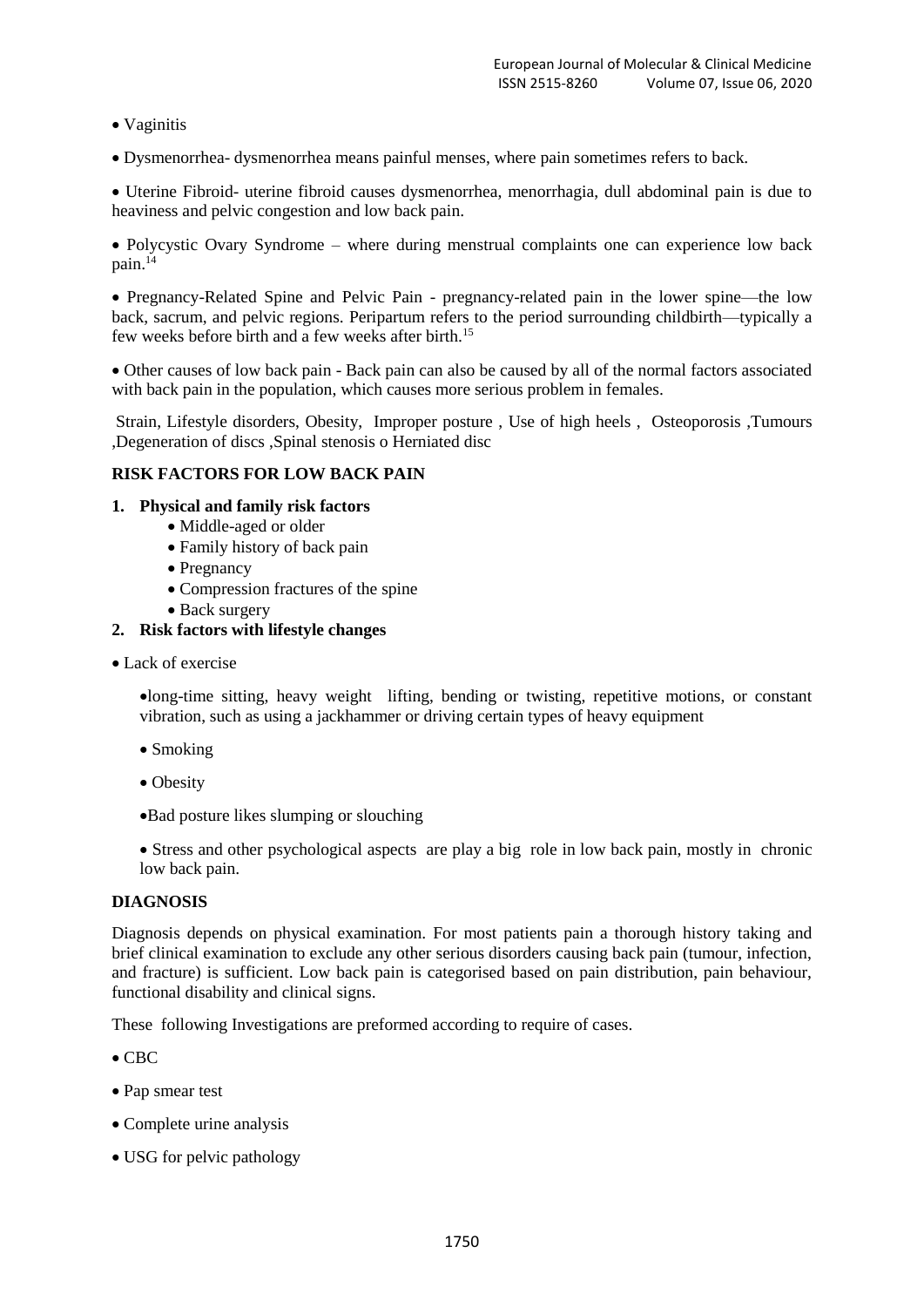- X ray –to detect hard tissue abnormalities,
- CT SCAN and MYELOGRAM- to highlight spinal structures

 MRI, or Magnetic Resonance Imaging scan - detect abnormalities with soft tissues, and to locate misalignments or joint overgrowth in the spine.

#### **Management And Treatment**

Pain reliever medicines provide similar analgesia but have significant gastrointestinal and Reno vascular adverse effects. There are several classes of pian reliever, and if one class fails, medications from other classes are usually tried before abandoning them altogether.<sup>17</sup> Muscle relaxant- provides similar short-term improvements in pain and function, but there is no evidence to support their long-term use for low back pain. Sedation is a common adverse effect, and chronic use of benzodiazepines and carisoprodol carries the risk of dependency.<sup>18</sup> Massage - Acupuncture - Acupuncture provides short-term relief of low back pain, improves functioning, and works as an adjunct to other therapeutic options. It has not been shown to be more effective than other treatments.<sup>19</sup>

Management of low back pain in females during reproductive age-

•Bedrest

• Avoid strenuous activity- heavy lifting, climbing, or jogging

• Exercises - Specific back stretching and strengthening therapies (e.g. Williams's flexion exercises or McKenzie extension exercises) in various combinations, also as aerobic exercises. Although back exercises may worsen symptoms when the pain is acute and severe, performance of low-stress aerobic activities early within the course, especially walking, is superior to bed rest or inactivity.<sup>20</sup>

- Hot or cold packs
- Heat applied with ultrasonography or
- Transcutaneous electrical nerve stimulation (TENS) Management of low back pain in females during pregnancy-
- employing a small pillow between the legs while sitting and rolling so as to stabilize the rear
- Postural correction by standing upright with a neutral posture, avoiding hyper lordosis
- don't sit or represent an extended time, alternate it with walking or stretching

• Taking breaks and resting during a comfortable position, with the rear supported to alleviate tired muscles

- Sleeping lying on one side with the highest leg on a pillow
- Use of little footstool for one foot in sitting or standing, alternate feet
- Avoiding spine twisting while lifting
- While lifting objects bend your knees and pull it
- Correct sleeping posture
- Wear low-heeled shoes.
- Sit upright position while driving.
- occupy a healthy weight to avoid excess strain on your lower back
- Avoid smoking
- Eat a healthy diet.
- Manage stress.
- Correction of posture, while sitting or standing.

Do some Exercise during pregnancy for relieve low back pain for examples Lower Back Stretch: To increase lower back and pelvic flexibility squat stretch, back and hamstrings stretch: Strengthens thighs (upper legs) and gluts, stretches hamstrings, inner thighs, pelvic floor muscles and back.21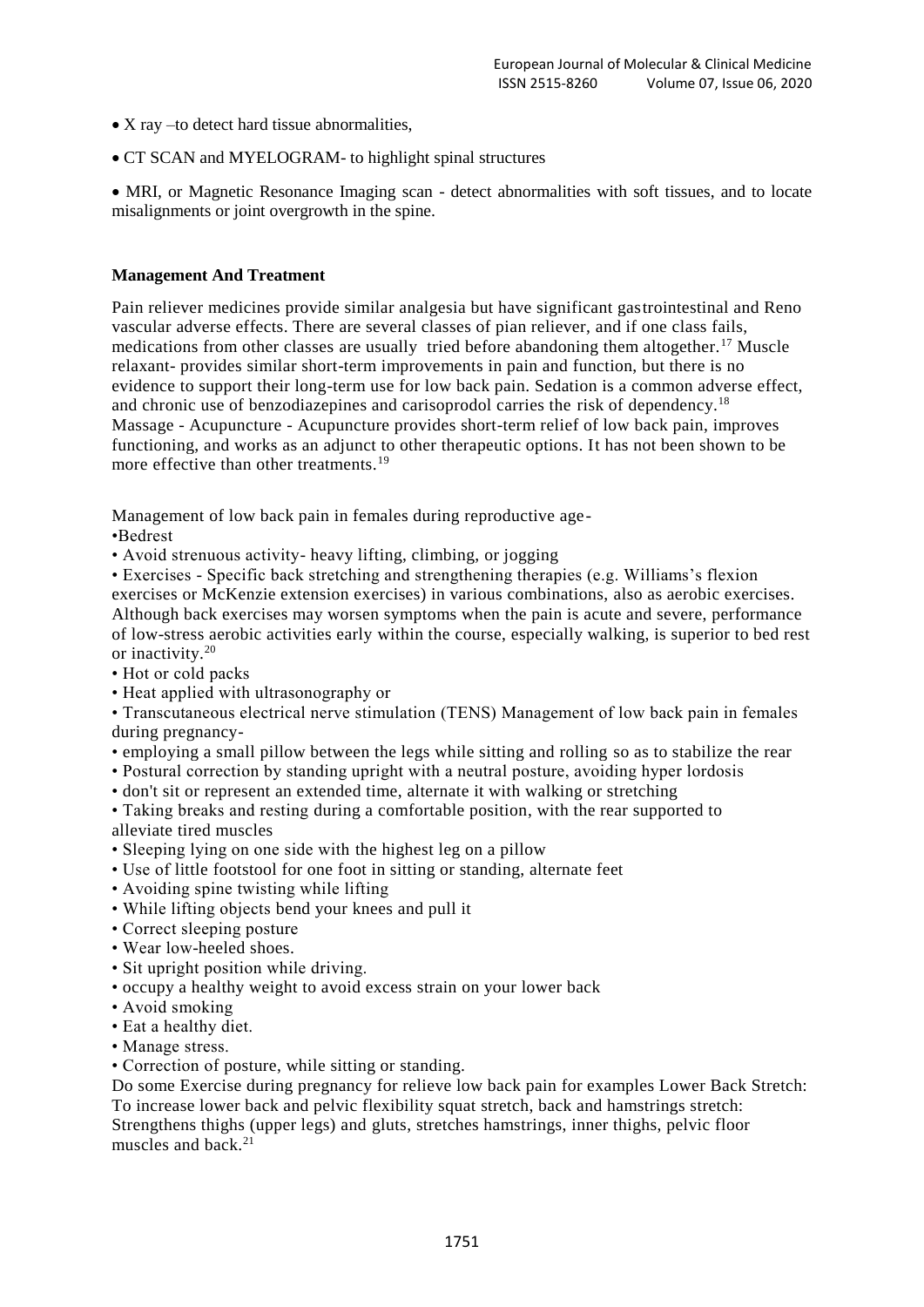#### **AYURVEDIC VIEW**

Ayurveda believes a balance between three substances (dosha). The doctrine of three doshas; vata(wind /spirit/air), pitta(pitta) and kapha(phlegm) is important.<sup>22</sup> As per Ayurveda, low back pain is called as kateeshool, with katee referring to the lower back and shoola referring to pain and is classified under katigragh. As per Ayurveda low back pain is the result of imbalance of the three principal doshas. Kateeshool or low back pain is an indication of Vat aggravation and bone and muscles weakness. According Ayurveda, back pain is caused by vitiation of vata. Therefore vitiated vata is considered to be the principal dosha involved and the treatment in Ayurveda is aimed at to bring the vitiated dosha back to state of equilibrium.<sup>23</sup>

Stree Rogam (Gynaecology) and Prasuti Tantra (Obstetrics) are types of the eight branches of Ayurveda. Stree Rogam deals with the Signs and Symptoms of varied diseases associated with Women along side the Diagnosis, Pathology and Treatment. Prasuti Tantra includes the methods to achieve the diseases of reproductive tissues for the of Healthy Pregnancy, Factors threatening to Pregnancy, Abortion and its Management, parameters for growth of foetus and its Management. In Charaka Samhita the disease of relateted reproductive systems of females they are results of Yoni Vyapads. Hence there's a requirement to know the varied diseases of the Yoni with their Origin, Symptoms and Treatment.

Thus Charaka Samhita describes 20 differing types of Disorders concerning Women with their Effective Management and Cure. Diseases of girls arise as a results of improper Food and Regimen. This end in the derangement of the three Doshas, Vata, Pitta and Kapha along side the Blood, situated within the sex organ , giving rise to numerous diseases. Depending upon the combination of the doshas involved the diseases exhibit characteristics symptoms. For example, when Vayu tattva increased through the Genitals and Reproductive Organs, it gives rise the risk factors of low back pain and various types of Pain like Stiffness, a Sensation of Crawling of ants , Hardness and Numbness of the Vagina, Exhaustion, Thin and Rough Menstrual Bleeding, a sense of Instant Relief after the Discharge of menorrhea etc. Similarly, Burning Sensation, Inflammation, Swelling, Fever, Heat, Discolouration of menorrhea , are a number of the standard symptoms of aggravation of Pitta within the sex organ . Cold Itching Sensation within the Genitals with Mild Pain and Pale menorrhea are a number of the Symptoms of Aggravation of Kapha.

Bleeding after conceiving child , Painful menses with low back Pain pain in Waist, Thigh and Groin region , Prolapse of Uterus, Repeated Abortions, Non-retention of Semen in the Yoni, a fleshy growth within the sex organ , are a number of the common disorders among those mentioned within the text.

Ayurveda texts pay special attention to Pradaram (Excessive and Heavy Menstrual Bleeding). This is one among the common and dreaded Gynaecological problems of today, which invariably ends during a Hysterectomy. In General, all Chronic Gynaecological Disorders are treated initially by Mild application of the five Purificatory Therapies - what's referred to as the Panchakarma. Use of Oil both internally and externally along side Mild Sudation is extremely Crucial to the present Treatment.

Various Decoctions, Powders, Pills, Pastes, Oils, Ghees for Internal use, Ointments and Pastes for External Application, Medicinal Tampons, Vaginal Douche, and Fumigation are employed to cure these Disorders.24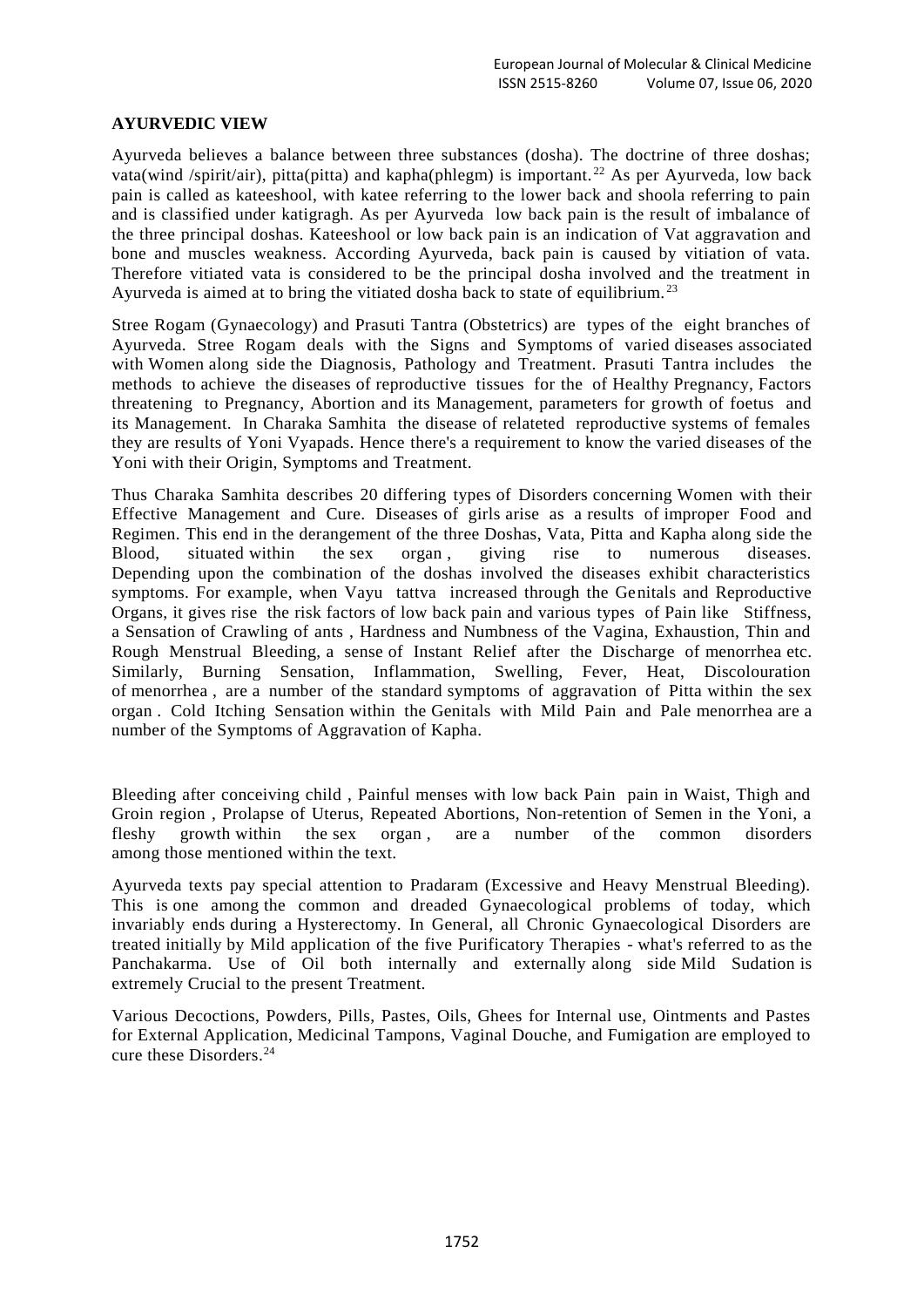#### **HOMEOPATHIC MANAGEMENT -**

Homoeopathy, the science and art of therapeutic medication, it is a complete scientific therapeutic system based upon the fixed and definite law of nature and law of similar. <sup>25</sup> Homoeopathy is derived from the Greek word 'Homois' meaning like and pathos meaning suffering. It works on the principle of "Similia Similibus Curantur" which means "like cures like".<sup>25</sup>

Following some homeopathic therapeutics are used in low back pain in females during reproductive age.

**Natrium muriaticum** – bruised backache early in morning. Pain in small of back, as if broken .aching pain in lumber region due prolapse uterus. Menses irregular ; usually profuse. Suppression of menses or delayed. Very useful in leucorrhoea.

**Pulsatilla nigricans**- backache in back from suppressed menses. Back painfully stiff like a board. Backache, as from prolonged stooping. Pain in sacrum on sitting. Delayed menses. Amenorrhoea from getting feet wet. Nervous debility or anaemia.

**Kali carbonicum** – backache, sweating, weakness; during pregnancy; after abortion , labour , metrorrhagia; when eating while walking *feels as if must give up and lie down in the street.* Feels vey bed before menses; backache before menses and during menses. Menses too early , profuse or too late, pale and scanty; acrid , pungent odour.

**Sepia officinalis** -weakness in small of back; when walking ; from uterine disease. Everything affects the back. Aching pain in lumber region; paralytic; wants to be presses. Weak, dragging or bearing down sensation, as if everything wouldprotrude from pelvis; must cross limbs tightly or sit close or hold parts to prevent protrusion.

**Phosphorus** -weakness of spine. Burning spot in lumber region > rubbing. Back pains as if broken, impending all motion. Stitching pain from coccyx up to occiput,<during stool. Menses; too early, scanty, not profuse but prolonged. Leucorrhoea; profuse, corrosive, smarting, instead of menses.

**Calcarean carbonica** – pain in back as if sprained, can scarcely rise from his seat. Painful stiffness, making changes of posture very difficult. Can not sit upright in the chair from weakness in small of back. Before menses; headache, chilliness, colic, backache, swelling of breast and leucorrhoea.<sup>26</sup>

Dr. Hahnemann said 'there is no disease, only sick people', that disease is not a mere physiological phenomenon, it's a disturbance in the vital force & cure is a reaction of vital force. Homoeopathy treats individual on the basis of totality of symptoms; by totality of symptoms means that uncommon, peculiar characteristic symptoms that individualizes the patient irrespective of underlying pathology

Homeopathic system of medicine is based of holistic concept, which guides us to treat the patient as a whole; Master Hahnemann stated that sickness affects not only the parts or organs but the person as a whole. According to it, the holistic picture of disease should include mental and physical makeup; rare, peculiar, strange symptoms & miasmatic expressions to complete the totality of symptoms of the sick person, to individualize him. The homoeopathic medicine when administered to a sick man on the basis of totality of symptoms brings about rapid, gentle & permanent restoration of health i.e. not only relieving the present sickness but also preventing any relapses of it in the future.<sup>27</sup>

#### **CONCLUSION**

In various studies found that low back pain is more common in females during their life. So many treatments available now days. But they are not so much effectively work on low back pain. In Ayurveda various mode of treatment and many things are described in literature. They are very useful in low back pain. In homeopathic system of treatment, they based on nature's law of cure. In homeopathy cure low back pain is possible throughout the individualization.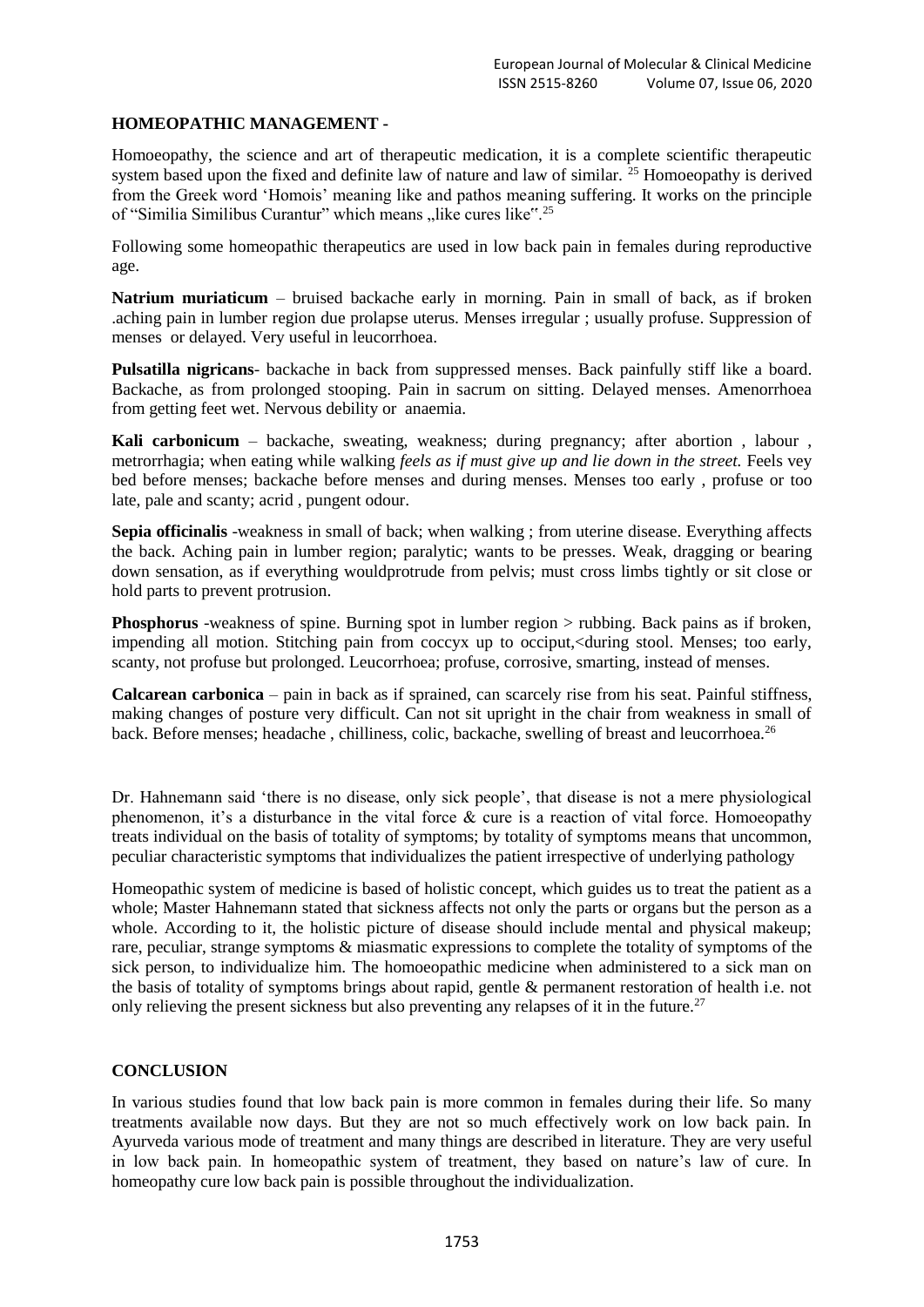#### **REFERENCES**

1. Deyo RA. Practice variations, treatment fads, rising disability. Do we need a new clinical research paradigm? Spine 1993:18: 2153-62

2. Nachemson AL. Chronic pain: The end of the welfare state? Qual Life Res 1994: 3: S11-7.

3. Cedrashi C, Robert J, Goerg D, Perrin E, Fischer W, Visher TL. Is chronic non-specific low back pain chronic? Definitions of a problem and problems of a definition.1999:49:358-62

4. Sevesson HO, Andenson, Hagstad A, et al. The relationship of low back pain to pregnancy and gynaecologic factors.Spine1990, 15; 371-375

5. Silman AJ, Ferry S, Papageogiou AC, et al. Number of children as a risk factor for low back pain in men and women. Arthritis Rheum I,1995:38:1232- 1235.

6. Howard FM. Chronic Pelvic Pain. Obstetrics & Gynaecology: 2003 March: 101(3): 594-611

Availablefromhttps://journals.lww.com/greenjournal/Abstract/2003/03000/Chronic\_Pelvic\_Pain.29.aspx

7. Konar Hiralal. *DC Dutta's Text Book of Gynaecology: 6th edition. Delhi: Jaypee brothers; 2013.* 

8. *Saragiotto BT, Machado GC, et al. Paracetamol for low back pain. The Cochrane database of systematic reviews, (June 2016)(cited 2020 NOV.15); (6)*

*Available from-*[www.cochrane.org/CD012230/BACK\\_paracetamol-low-back-pain](http://www.cochrane.org/CD012230/BACK_paracetamol-low-back-pain)

9. *Furlan AD, Yazdi F, Tsertsvadze A, Gross A, Van Tulder M, Santaguida L, et al. A systematic review and meta-analysis of efficacy, cost-effectiveness, and safety of selected complementary and alternative medicine for neck and low-back pain. Evidence-Based Complementary and Alternative Medicine. 2012(Cited 2020 NOVMBER 30) ;953139.*[doi](https://en.wikipedia.org/wiki/Digital_object_identifier)*[:10.1155/2012/953139.](https://dx.doi.org/10.1155%2F2012%2F953139).*

*Available from-*<https://www.ncbi.nlm.nih.gov/pubmed/22203884>

10. Vos T, Burstein R, Shin H, Sysd S, et al. Years lived with disability (YLDs) for 1160 sequelae of 289 diseases and injuries 1990-2010: a systematic analysis for the Global Burden of Disease Study 2010. Lancet: 2012: (*Cited 2020 OCT 15*) 380(9859):2163-96. doi: 10.1016/S0140-6736(12)61729-

*Available from*:- <https://www.ncbi.nlm.nih.gov/pubmed/23245607>

11.Bakker, E., Verhagen A., Lucus C., Koes B . Daily spinal mechanical loading as a risk factor for acute non-specific low back pain: a case–control study using the 24-Hour Schedule. Eur Spine J. 2007:16 (1), 107-113

12. Urquhart D.M., Shortreed S., Davis S.R., Cicuttini, F.M., Bell, R.J. Are low levels of low back pain intensity and disability associated with reduced well-being in community-based women? International Menopause Society. 2009: 12, 266.)

13. Ali, S., Amin, M., OstadRahimi, A.R., Lotfinia, I., Zarghami, N.A. Prevalence of low back pain among women of fertility age in Tabriz and the related risk factors. Medical journal of Tabriz University of medical sciences summer. 2008: 30 (2), 87-9